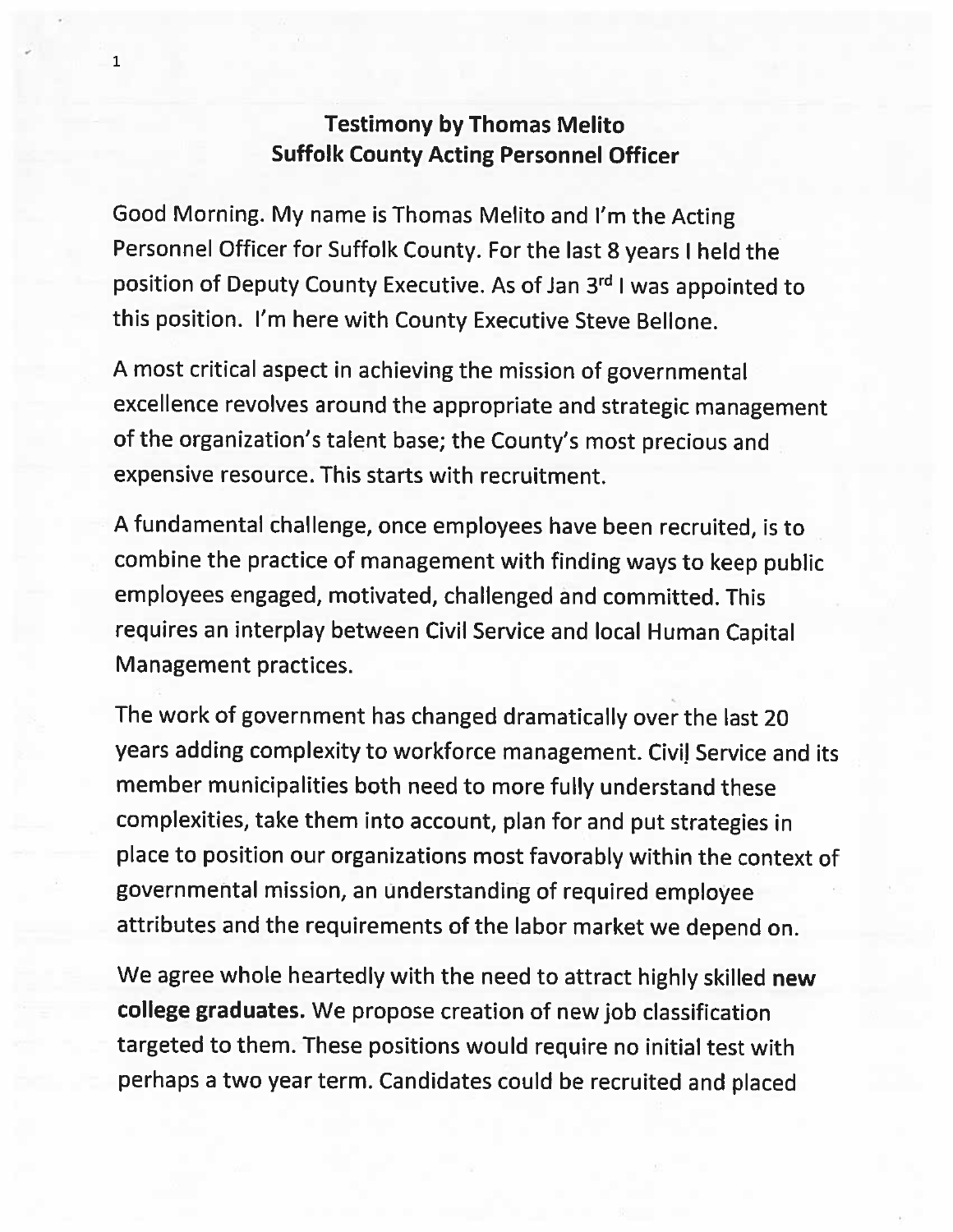within the organization by study areas such as management, technology, science, accounting etc. To increase the chances of retention we also propose creating mentorship programs to usher new graduates through the process of acclimating to the organization and forming relationships that are valuable. These graduates could be hired with no test.

Similarly we would like greater flexibility in hiring senior management leadership and executive titles. Political turnover in government is straining the ability at all levels to retain the type of knowledge based, experientially seasoned management capabilities needed to support the long-term health of our public institutions. Like with new college graduates we believe that <sup>a</sup> new classification of senior executive could provide such flexibility.

Finally, we would like to expand top selectable candidates to include those in the top <sup>3</sup> scoring bands to allow for greater flexibility in identifying talent and making hiring decisions. This would provide an ability to evaluate other qualitative attributes in new-hires and those up for promotions such as professionalism, experience, past performance (educational and professional), maturity and creativity.

In short our public institutions require an effective partnership to include civil service and local human capital management that allows public organizations greater flexibility to attract and retain competent, high quality candidates to public service, while providing <sup>a</sup> work-life experience that reflects the needs of the broader labor market rewards high performance and develops and utilizes top notch leadership at all levels.